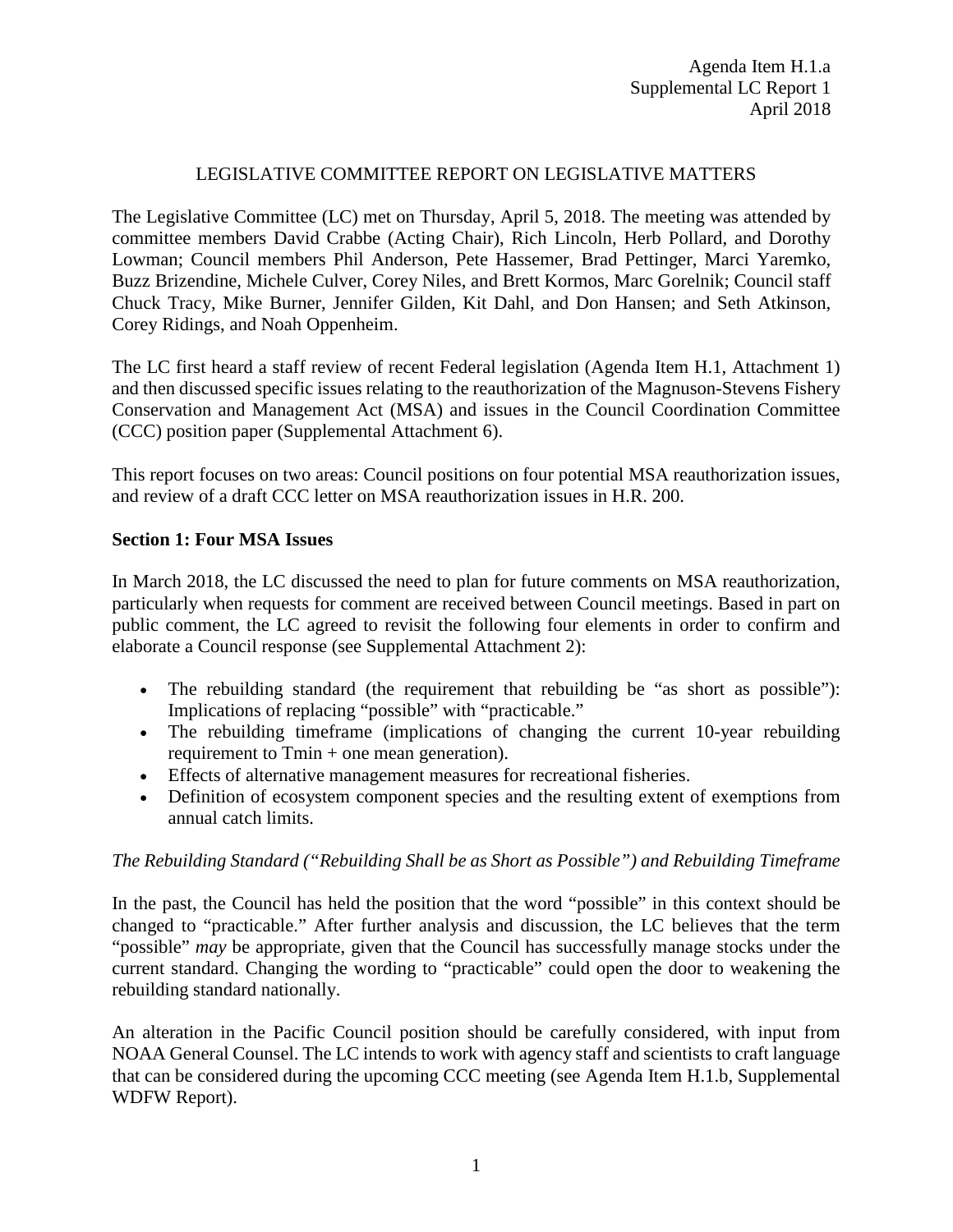The current Pacific Council position (from a letter to Senator Maria Cantwell on February 2, 2018) is as follows:

MSA  $\S 304(e)(4)(A)(i,ii)$ . The Pacific Council supports the terminology change from "possible" to "practicable," and changing the arbitrary 10-year rebuilding requirement to something based on the life history of the stock in question. The Pacific Council believes these changes would result in more consistent application of rebuilding timeframes and better balance between conservation and economic objectives of rebuilding strategies. The 10-year rule can lead to a discontinuous policy that disrupts fisheries for little conservation gain. For example, if a stock can rebuild in nine years at a cost of closing all fisheries, this becomes a mandate. Paradoxically, the requirements for rebuilding a fish stock in worse condition, e.g., one that requires 11 or more years to rebuild with no fishing, provides for more than 11 years to rebuild (11 years plus the length of one generation of the species), with obviously less economic disruption. This is illogical and potentially disastrous for some fishing-dependent communities.

This issue will also be discussed further below in reference to the draft CCC letter.

# *Alternative Fishery Management Measures*

The LC discussed the terminology proposed in Section 203 of HR 200 regarding the use of alternative management measures, which would allow Councils to use alternative fishery management measures in a recreational fishery or for the recreational component of a mixed-use fishery including the use of extraction rates, fishing mortality targets, and harvest control rules in developing fishery management plans, plan amendments, or proposed regulations.

As noted in the Cantwell letter, these alternative management measures are already available, and being used in both recreational and commercial fisheries. The Council is on record stating that these measures should not be used to avoid using assessment-based reference points and associated catch limits or quotas, rebuilding requirements, or overfishing restrictions. Calling them "alternative" leads to confusion and could open the door to the use of weaker "alternative" measures that are not listed. Therefore, the LC recommends strengthening the Council's opposition to this language.

### *Definition of Ecosystem Component Species*

The LC did not discuss this issue; however, the Council commented on this issue in its letter to Senator Cantwell.

Under the current National Standard Guidelines, "ecosystem component species" are species that do not require conservation and management, but that a Council decides to include in a Fishery Management Plan (FMP) for ecosystem management or monitoring reasons. Because ecosystem component species do not require conservation and management, annual catch limits (ACLs) are not required for these species

HR 200 provides two definitions for ecosystem component species, as either "non-target, incidentally harvested stock of fish in the fishery," or "not subject to overfishing…" The first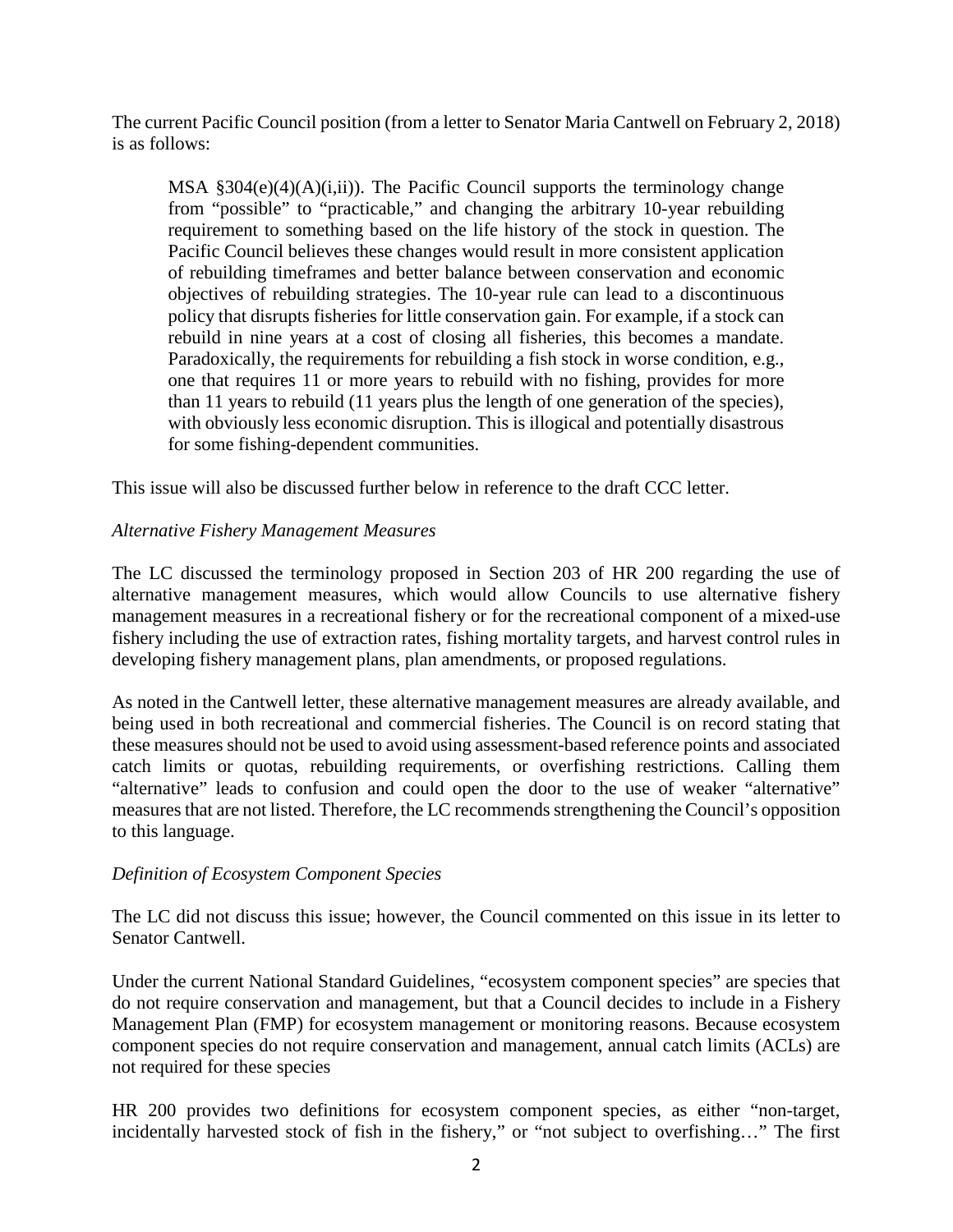definition appears inconsistent with the 2016 revisions to the National Standard Guidelines, which no longer use the terms "non-target" or "in the fishery"; nor are those terms used in the MSA.

### **Section 2: Issues in the Draft CCC Letter**

The CCC received a request from Representative Young to comment on H.R. 200, and the CCC Legislative Committee Chair has drafted a letter to respond to the request (Agenda Item H.1, Supplemental Attachment 4). The CCC Legislative Committee will meet before the May CCC meeting to revise the letter, and David Crabbe, the Pacific Council representative on the CCC Legislative Committee, requested guidance from the Council to be used at that meeting.

The LC reviewed the draft CCC letter and considered whether the Council agrees with the consensus statements therein. In general, the LC believes the letter should only include issues where all of the Councils are in true agreement.

### *Amendments to Definitions (Sec 103)*

The LC did not discuss this section; however, the Cantwell letter contains the following:

Definition of Recreational Fishing (§201(3)(A)). The Pacific Council believes defining charter recreational fishing in statute is not necessary and would cause confusion regarding its potential application. We do not see the need to have it defined based on the only other use of the term in H.R. 200  $((\frac{8}{202(a)(1)}).$ Attempting to define the term will also be problematic; is it based on mode of conveyance, number of passengers (is a single guest on a guide boat defined as a charter), is it based on Coast Guard certification, etc.? In addition, if the term is adopted, it would be necessary to clarify whether recreational fishing includes charter fishing, since currently charter fishing is included under regulations governing recreational fishing, or whether an additional term for "private recreational fishing" would have to be defined.

### *Modifications to the Annual Catch Limit Requirement for Data-Limited Species (Sec 204)*

Section 204 of HR 200 would allow a Council to maintain the current ACL for a stock of fish until a peer-reviewed stock survey and stock assessment are conducted and the results are considered by the Council and its SSC *for fisheries for which the total allowable catch limit is 25 percent or more below the overfishing limit*; a peer-reviewed stock survey and stock assessment have not been performed during the preceding five years; and the stock is not subject to overfishing. (The phrase in italics has been dropped from the original bill that was the source of this language, S 1520).

In other words, a stock that is not subject to overfishing (*and for which the TAC is 25% below the OFL*), but that has not been assessed during the previous five years, does not require a new ACL until a stock assessment is completed and reviewed.

The Cantwell letter notes that "Identifying criteria to set ACLs for unassessed or infrequently assessed stocks would help inform the stock assessment prioritization process, and could also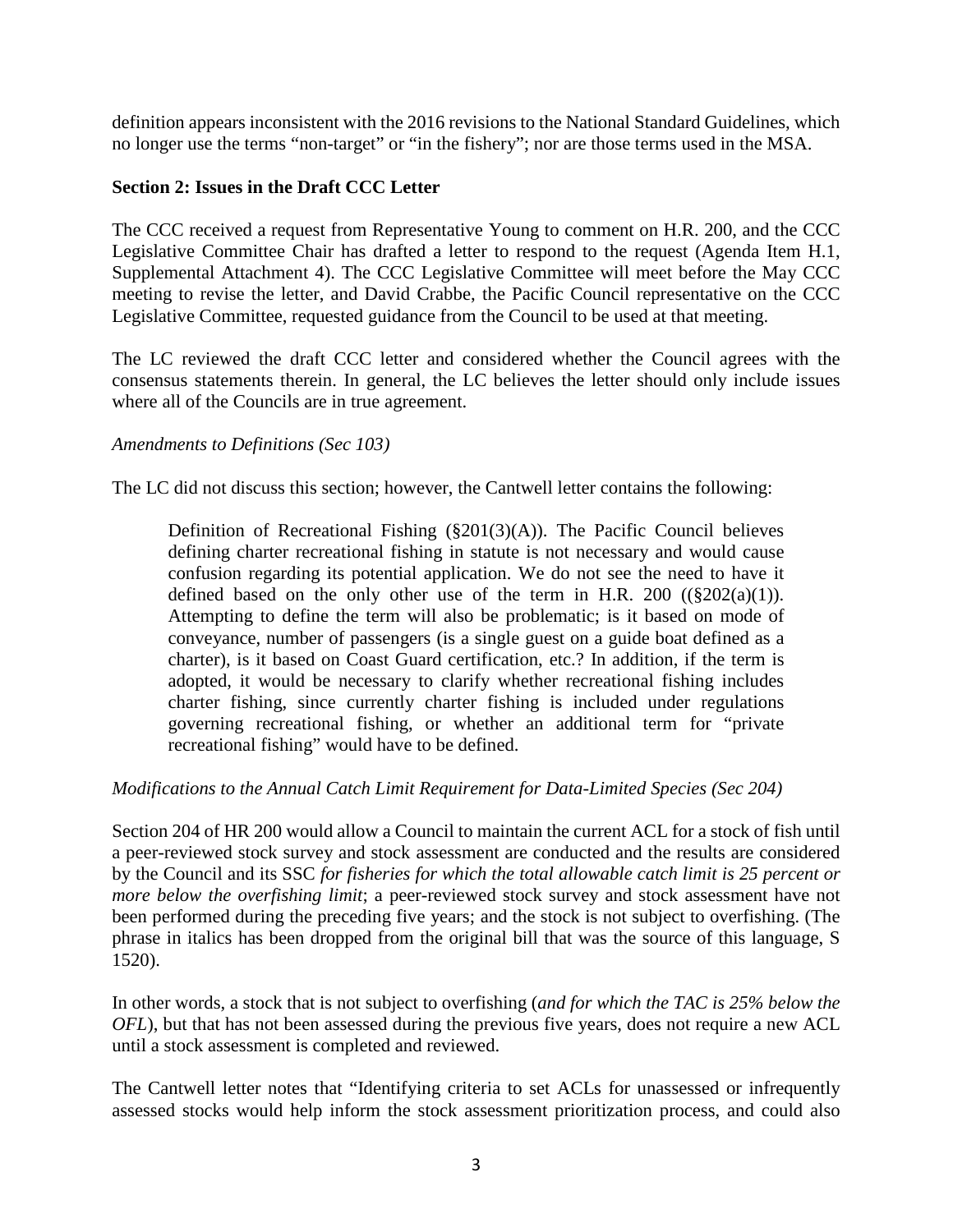prevent other high priority management activities from being displaced by low priority assessment needs."

The LC concurred with the language in the CCC letter, which states that exemptions or alternatives to the existing ACL requirements for data-limited species could improve the Councils' ability to provide stability in setting harvest limits… In these situations, Councils should have discretion to determine alternative control mechanisms such as ecosystem-based fishery management approaches for data-limited stocks.

## *Limitation on Future Catch Share Programs (Sec. 205)*

Section 205 of HR 200 would require a referendum of permit holders before approval of any future catch share programs in certain regions *not* including the Pacific region.

The LC concurs with the CCC language opposing this requirement. The CCC letter states in part that "the CCC believes that Councils should maintain the maximum flexibility possible to develop effective management tools, including catch share programs."

## *Recreational Fishing Data (Sec. 208)*

Section 208 of HR 200 would require the Secretary to work with states to develop best practices for state recreational fisheries programs. In the Cantwell letter, the Council states that "additional interaction through partnerships and best practices between the states and the Secretary would help clarify data needs and uses that could improve Council management of fishery resources and increase consistency between state and Federal management programs with overlapping or mutually dependent management jurisdictions."

The draft CCC letter focuses on the shortcomings of the Marine Recreational Information Program (MRIP), which is not used for recreational catch and effort data collection on the West Coast. The LC recommends clarifying the CCC language to note which statements are directed at Gulf and East Coast regions as follows:

"The CCC believes MRIP was not designed to provide data for in-season ACL management. The current MRIP methodology cannot be modified, nor can sufficient funding be provided such that in-season ACL management will work using MRIP. The CCC believes alternative methods (e.g., state electronic logbook programs, federal for-hire electronic logbook programs, and electronic logbook programs for private recreational anglers) should be fully implemented where they are available and developed, then evaluated, where they do not yet exist but could address identified needs. Once evaluated, MRIP should work to quickly certify these alternative methods for use in monitoring recreational catches.

There does not appear to be a plan for the systematic collection of the necessary biological data from recreational fisheries for use in stock assessments (size, age, and reproductive data) in many Gulf and East Coast Regions. Stock assessment data would be greatly improved, as would the assessment results, if NMFS would immediately prepare a written plan for each region and coordinate across regions to address species as they move from one region to another due to changes in the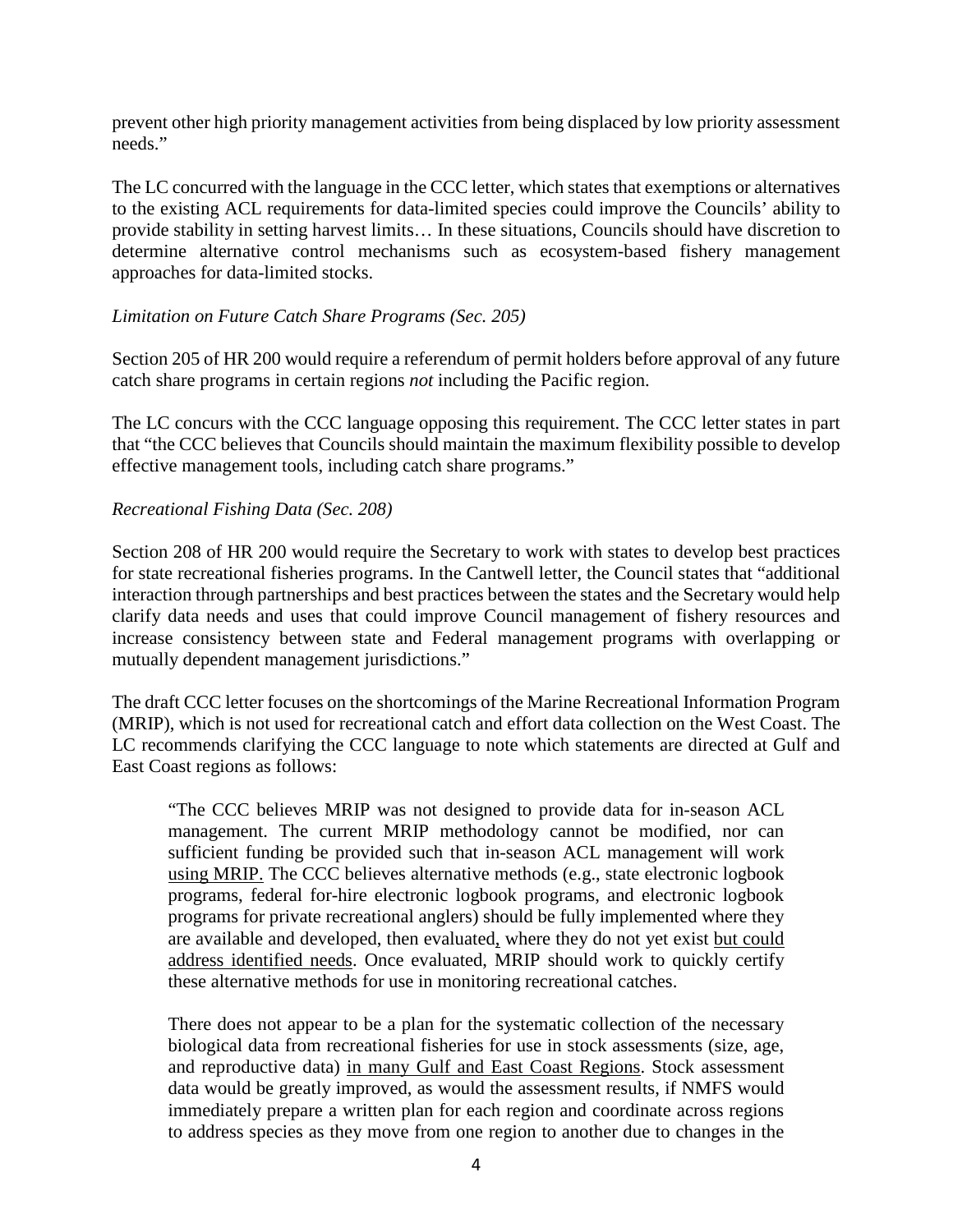environment. The CCC believes additional funding is required for successful implementation of such a data collection program.

The CCC believes more timely and accurate catch estimates that will are more likely to be accepted by the recreational community (since if they are providing the data through logbook programs, which will go a long way to improve stock assessments, improve voluntary compliance, and improve accountability within the recreational fishing community."

## *Healthy Fisheries Through Better Science (Sec. 301)*

Section 301 of HR 200 includes the "Healthy Fisheries Through Better Science Act," which requires a plan to conduct stock assessments for all stocks of managed fish. Subject to the availability of appropriations, these new stock assessments or an update of the most recent stock assessment must be completed every five years or unless otherwise directed by the Secretary.

The LC agrees with the CCC statement on the importance of stock assessments and the need for more information, and agrees that "increasing stock assessment funding is the best investment an administration can make in U.S. fisheries… This provision could require significant new financial resources or require changes to existing stock assessment schedules which could impact future fishery management decisions by Councils." The text in the Cantwell letter goes further into detail elaborating the Council's and position on this issue, which comports with the draft CCC letter.

### *Transparency and Public Process (Sec. 302)*

Section 302 of HR 200 relates to webcasts and/or transcripts of Council meetings and Scientific and Statistical Committee (SSC) meetings. The LC concurs with the draft CCC letter statement that although a transparent public process is critical to maintaining public trust, budget and technical problems are very real, and requiring the use of webcasts "to the extent practicable" would allow Councils to achieve greater transparency within budget and operational constraints.

This section also requires fishery impact statements to assess the impacts major fishery management decisions. The LC concurs with the draft CCC letter on this section, which is consistent with the CCC working paper and the Council's letter to Senator Cantwell.

### *Flexibility in Rebuilding Fish Stocks (Sec. 303)*

As noted in Section 1 above, Section 303 of HR 200 would remove the term "possible" and replace it with "practicable" in the requirement in section 304 of the Act that a rebuilding period "be as short as possible."

In addition, this section would remove the language requiring a 10-year time frame for rebuilding overfished/depleted fisheries and replace it with a requirement that the rebuilding timeframe be the time it would take for the fishery to rebuild without any fishing occurring plus one mean generation time except in the case that: the biology of the stock, other environmental conditions, or other listed exemptions. (The Council is on record supporting this change).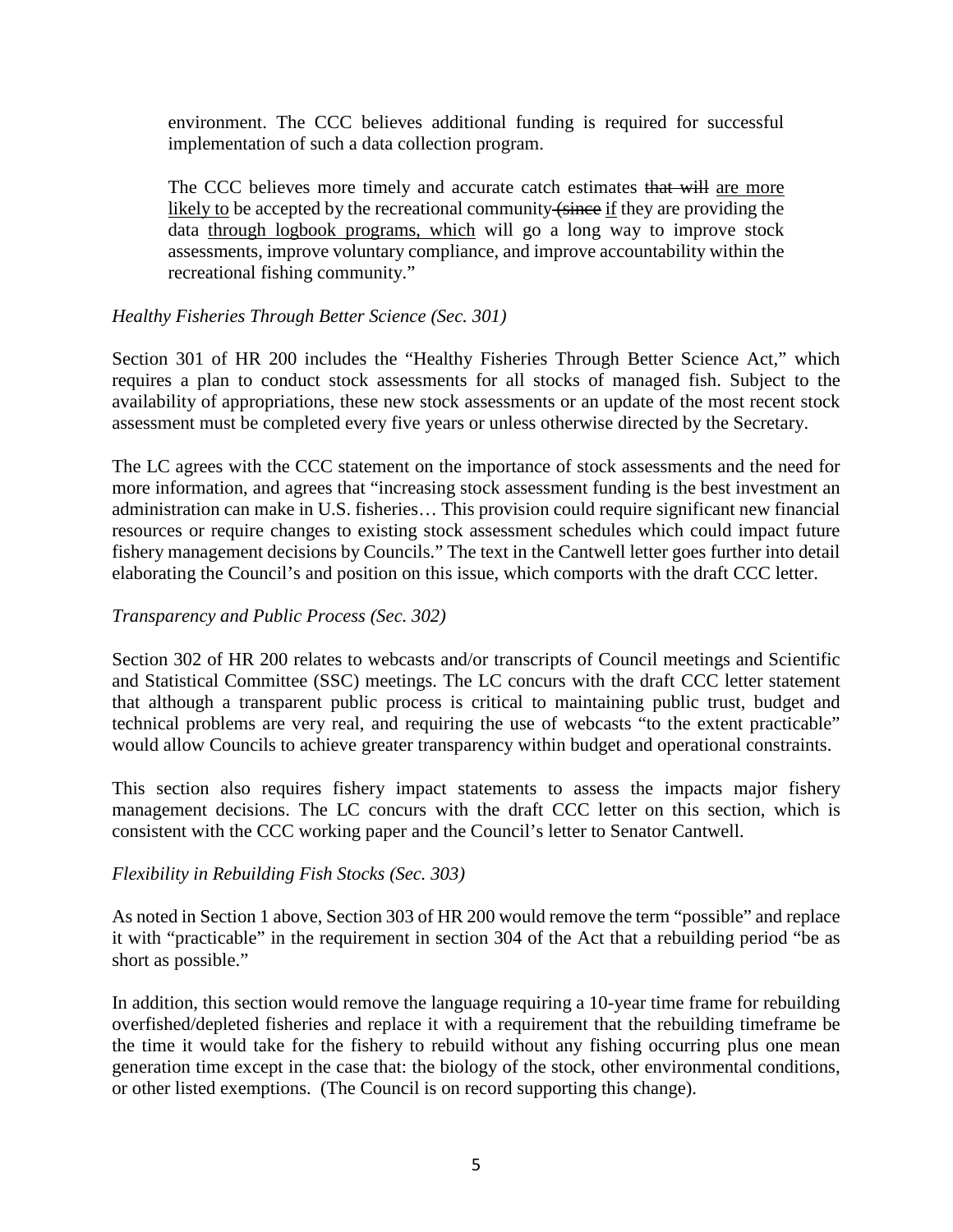Section 303 would also allow a fishery management plan for any fishery that is considered overfished/depleted to use alternative rebuilding strategies including harvest control rules and fishing mortality rate targets (discussed above).

This section would allow a Council to terminate any rebuilding plan for a fishery that was initially determined to be overfished/depleted and then found not to be overfished/depleted within two years or within 90 days after the completion of the next stock assessment.

Finally, current law allows the Secretary to implement emergency interim measures for fisheries in which overfishing is taking place.

The draft CCC letter comments follow (italics added):

In general, the CCC believes that the addition of measures that would increase flexibility with respect to stock rebuilding for certain types of fisheries would improve the ability of Councils to achieve management objectives. We acknowledge that rebuilding often comes with necessary and unavoidable social and economic consequences, but we believe that *targeted changes to the law* would enable the development of rebuilding plans that more effectively address the biological imperative to rebuild overfished stocks while mitigating the social and economic impacts. In addition, we agree that exceptions to rebuilding requirements should be limited in scope and carefully defined. Ideally, such exceptions would be codified in the MSA along with guidance regarding applicable circumstances in National Standard guidelines.

The LC discussed the CCC position at length, along with Washington Department of Fish and Wildlife (WDFW's) supplemental comments (Agenda Item H.1.b, Supplemental WDFW Report 1). In particular, the LC discussed the need to mitigate social and economic impacts of rebuilding actions while considering long-term conservation goals. Although the LC agreed with CCC language in general, they believed it could be seen as supporting using the term "practicable" (which, it should be noted, the Council has supported in the past). In addition, the term "targeted changes" should include a qualifier to make it clear that there is no consensus on the specific changes contained in this section of HR 200.

# *Exempted Fishing Permits (Sec 304)*

Among other things, this section of HR 200 would require a review of each EFP requiring the Council to determine that socioeconomic impacts and loss of fishing opportunities on all participants in each sector of the fishery would be minimal; that all of the information collected under the EFP would have a positive and direct impact on conservation and management; and that the Governor of each coastal state potentially impacted by the EFP had been consulted on the EFP.

The LC did not discuss the issue at this meeting, but the statement in the draft CCC letter is consistent with the consensus position in the CCC working paper.

The Council letter to Senator Cantwell stated: